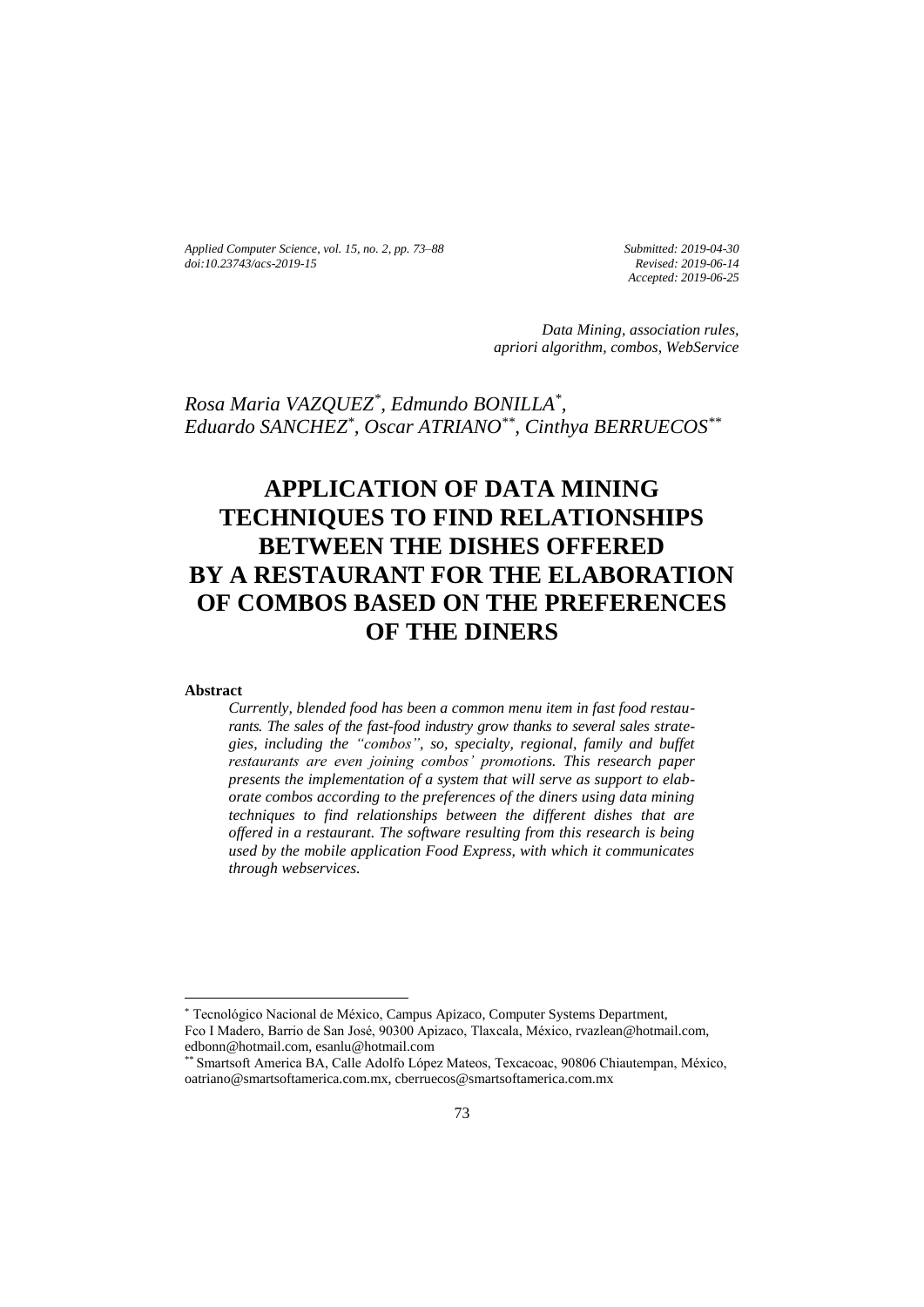## **1. INTRODUCTION**

The restaurant industry is a sector of great importance for economic activity, and undoubtedly, it is a factor of economic growth in many regions. The main objective in the field of food and beverages is to generate high income and have an effective management of costs. The menu is, among other factors, a key element that influences the success or failure of a restaurant.

Nowadays, blended food has been a common menu item in fast food restaurants. Food combos are a selling strategy used by restaurants to obtain higher profits and sell more products, however, most of the combos offered are formed according to the criterion of the restaurant, taking into account psychology, marketing and design to attract the attention of customers. On the other hand, on many occasions, the same customer is the one who creates his own combo based on the menu to create his own combination of meals. These last combos are the ones that take very strong interest in this research project as, if the restaurant offers combos based on the preference of the diners, you will have the security of knowing which combos are more likely to be sold and that are of the satisfaction of the diner.

The software resulting from this research work is in operation, since it is part of the Food Express application, whose objective is to order food at home, reserve or order to take away. The application is developed for the iOS and Android platforms as well as a web system (www.foodexpress.com.mx). From this application the preferences of the diners are obtained through the use of webservices to which the client has access.

The main objective of this research work is to implement a system that serves as support to assemble combos according to the preferences of the diners, which will be achieved with the historical data that will be obtained from the knowledge base that stores the food orders of the restaurants, likewise, it is intended to support the analysis of the menu and determine which are the most profitable dishes for the restaurant and the preference of the diner, what will allow to assemble the combos that could be of the diners' preference and offer them as an alternative of election. On the other hand, the system will offer to provide the diner with a list of suggested dishes that have been sold together with a dish that has been chosen by the diner.

## **2. LITERATURE REVIEW**

This section describes some research work about association rules to classify, discover and highlight acts that occur in common within a data set and observe the relationship between them.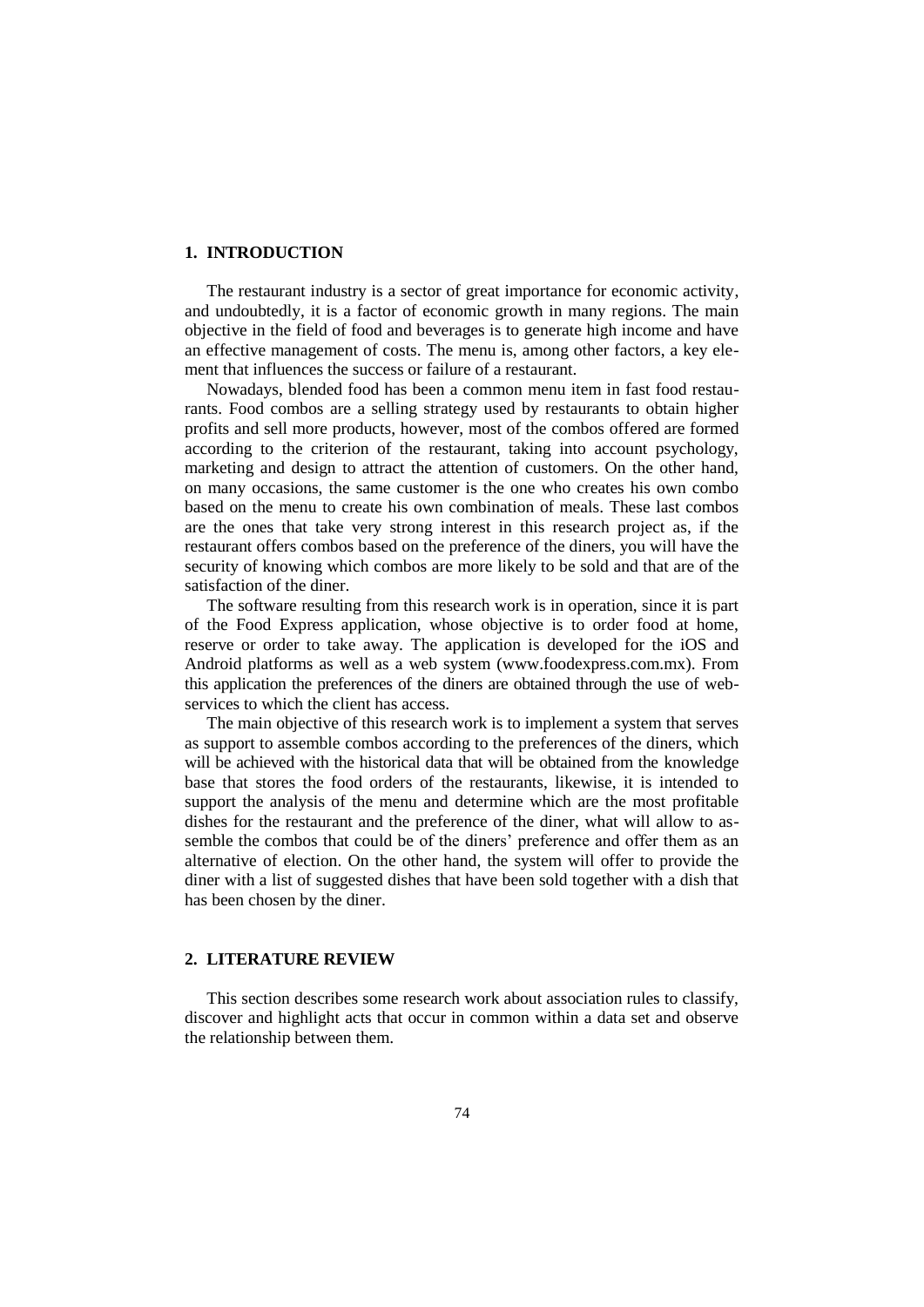Some research works use the Apriori algorithm to find association rules in databases, such is the case of the work carried out by Park S. & Park Y. (2018) in which he uses the Apriori algorithm to analyze the relationship between math scores and problem solving patterns of students through the data of students' math tests by searching for association rules. On the other hand, the work of Zulfikar, Wahana, Uriawan & Lukman (2016) was carried out with the objective of helping the XMART company of Indonesia, to elaborate sales strategies. The author uses the Apriori algorithm, with values of support and confidence between the products in order to analyze the high frequency pattern and determine the association rules based on the combination of products and thus be able to show the promotions that the company can make to increase the product sales.

Other works propose making combinations of the Apriori algorithm with other algorithms to improve and optimize the results obtained. Huang, Lin & Li (2018) evaluate the use of a method called Apriori-BM applied to the conventional Apriori algorithm, which finds the association rules in the calculation process early, so it does not require repeated scanning of the database as the conventional Apriori algorithm does. In the research work carried out by Harikumar & Dilipkumar (2016) it is proposed a variant of the Apriori algorithm that uses the concept of QR decomposition to reduce the dimensions of the databases, thus reducing the complexity of the traditional Apriori algorithm. Pei (2013) proposes the application of the Apriori algorithm, improving it with the Eclat algorithm, performing operations more quickly and efficiently. In the same way, the research work of Zheng (2007) proposes the implementation of the Apriori algorithm by complementing it with the CBA-CB algorithm (Classification Based on Associations-Classifier Builder), which is applied on the rules generated by the Apriori algorithm, and thus be able to filter the most significant.

Other researchers propose other techniques for the extraction of association rules, such is the case of the work carried out by Tom & Annaraud (2017) which is mainly focused on the restaurant sector and specifically on the menu analysis. The purpose of this study is to apply fuzzy multi-criteria decision making (FMCDM) techniques to restaurant menu engineering by utilizing menu items' popularity and contribution margin. This study uses the model proposed by Kasavana and Smith where each menu item is classified into one of four segments created by a two-by-two matrix of high and low popularity, and above and below average contribution margin. Finally, Kabir, Xu, Kang & Zhao (2015) presents an evolutionary approach to find sets of frequent maximum elements of large databases by using the principles of Genetic Algorithm (GA).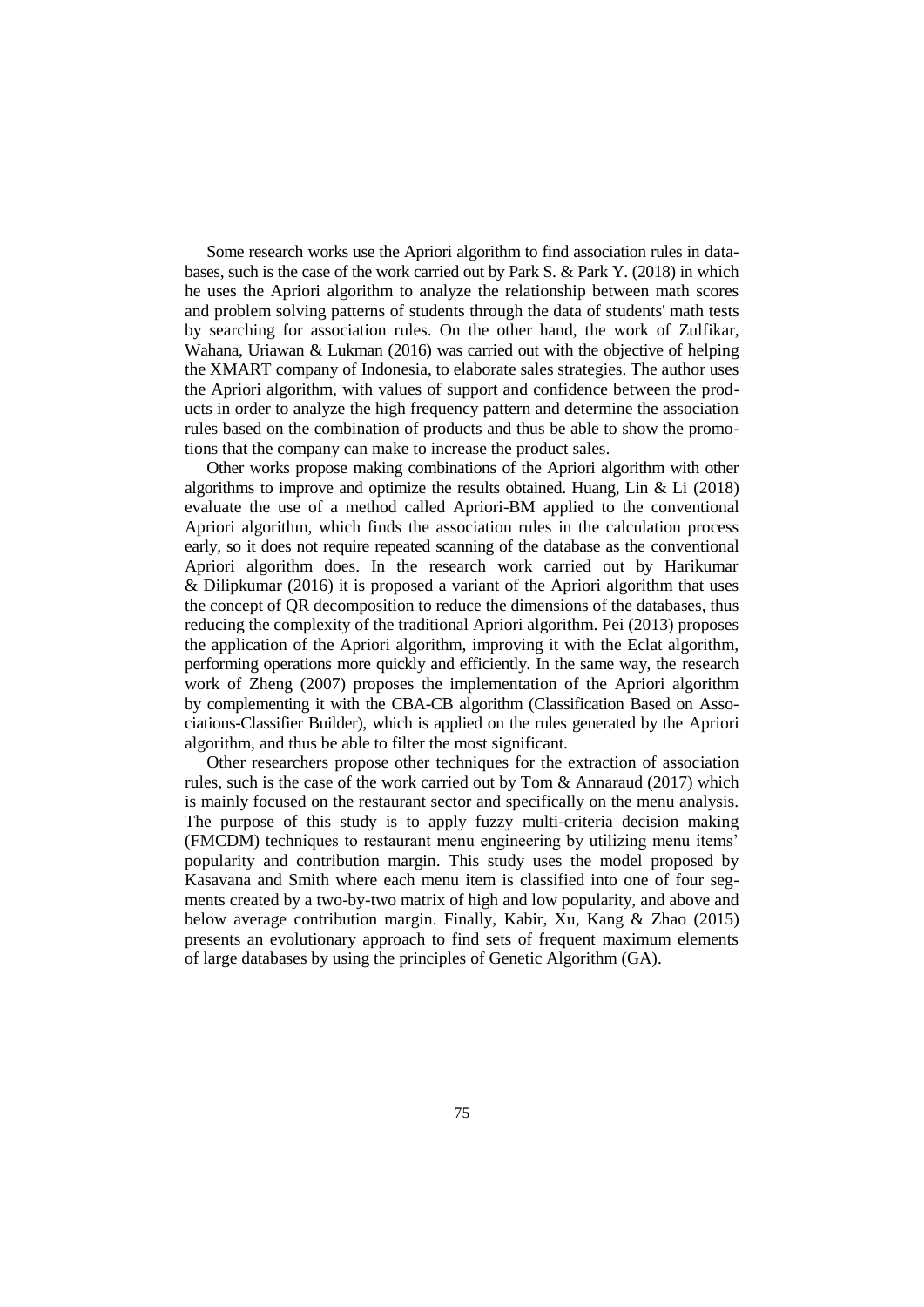#### **3. METHODOLOGY**

The development of this research work is mainly based on the implementation of the Apriori algorithm for the extraction of association rules to develop a system that allows the elaboration of combos and provide suggestions of dishes according to the preferences of the diners, serving as support to the Food Express application.

#### **3.1. Association rules**

Association rules are used to discover facts that occur in common within a given set of data. Based on the concept of strong rules Agrawal and Srikant (1994) introduced association rules to discover regularities between products in large-scale transaction data recorded by point-of-sale (POS) systems in supermarkets. This information can be used as a basis to make decisions about marketing activities. Following the definition of Agrawal and Srikant (1994), an association rule is defined as:

Let  $I = \{i_1, i_2, ..., i_n\}$  be a set of *n* binary attributes called *items*. Let  $D = \{t_1, t_2, \ldots, t_n\}$  be a set of transactions called the *database*. Each transaction in **D** has a unique transaction **ID** and contains a subset of the items in **I**. A rule is defined as implication of the form  $X \rightarrow Y$  where  $X$ ,  $Y \subseteq I$  and  $X \cap Y = \emptyset$ . The set of items (for short *itemsets*) X and Y are called antecedent (left-hand-side or LHS) and consequent (right-hand-side or RHS) of the rule respectively.

To limit the number of rules obtained, metrics are used to measure the importance or interest of a rule, these being the following:

**Support.** The support  $\text{supp}(X)$  of an itemset X is defined as the proportion of transactions in the data set which contains the itemset.

$$
Supp(X) = \frac{No Transactions \_Itemset \_X}{Total \_No \_Transactions}
$$
 (1)

Given a rule "If  $A \Rightarrow B$ ", the support of this rule is defined as the number of times or the (relative) frequency with which A and B appear together in a transaction database. Support can be defined for individual items, however, it can also be defined for the rule. A first criterion that can be imposed to limit the number of rules is that they comply with minimal support.

**Confidence.** The confidence of a rule is defined:

$$
Conf(X \to Y) = \frac{Supp(X \cup Y)}{Supp(X)}
$$
\n(2)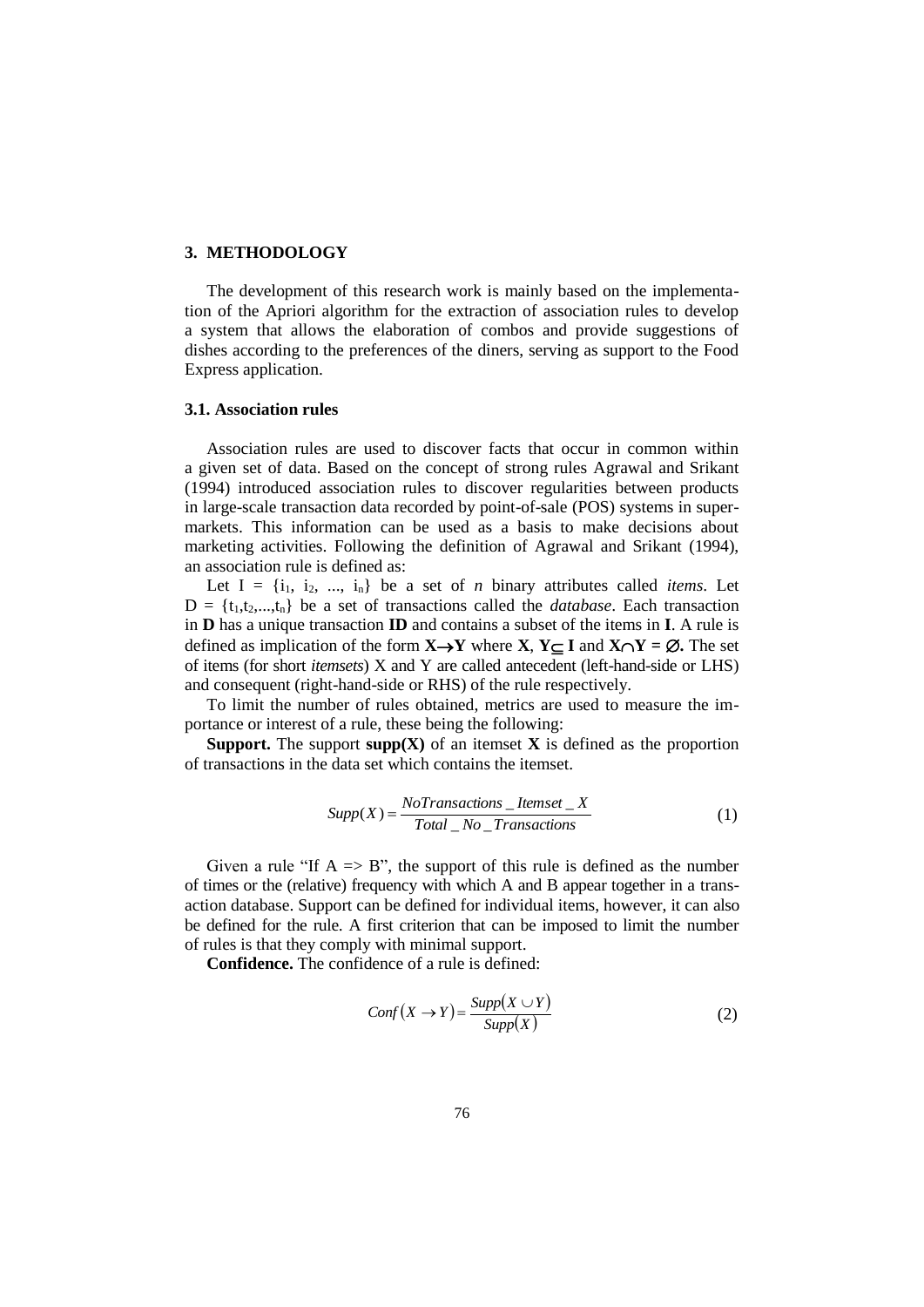Given a rule "If  $A \Rightarrow B$ ", the confidence of this rule is given by the quotient of the support of the rule and the support of the antecedent only. If the support measures frequency, confidence measures the strength of the rule. In language of probability, confidence is a strength of the rule.

**Lift**. The lift of a rule is defined as:

$$
Lift(X \to Y) = \frac{Supp(X \cup Y)}{Supp(X) * Supp(Y)}
$$
(3)

Given a rule "If  $A \Rightarrow B$ ", the lift of this rule is given by the quotient of the support of the rule and the product of the individual supports. If the Lift  $= 1$  or very close to 1, it indicates that the relationship is very close to having been the product of chance. If the Lift  $> 1$ , it indicates a really strong relationship (controlling for the frequency with which both occur), that is, it indicates that the relationship is much more frequent than what chance (complements) indicates. If the Lift  $< 1$ , it indicates a relatively weak relation (controlling for the frequency with which both occur), that is, that the relation appears less frequently than the chance one indicates.

#### **3.2. Apriori algorithm**

Apriori is an algorithm proposed by R. Agrawal and R. Srikant (1994) to mine sets of frequent elements for Boolean association rules. The name of the algorithm is based on the fact that the algorithm uses prior knowledge of the frequent properties of the set of elements. Apriori employs an iterative approach known as a level search, where k-sets of elements are used to explore  $(k + 1)$  – itemset. First, the set of frequent 1-itemset is found by scanning the database to accumulate the count of each element and collecting the elements that satisfy the minimum support. The resulting set is denoted by **L1**. Next, **L1** is used to find **L2**, which is used to find **L3**, and so on, until more frequent **k-itemsets** are found. The finding of each **Lk** requires a complete analysis of the database.

To improve the efficiency of the generation of sets of frequent elements at level, an important property called Apriori property is used to reduce the search space. The Apriori property is based on the fact that if a set of elements does not satisfy the minimum support threshold (min\_supp), then it is not frequent, that is,  $P(I)$  < min supp. If an element A is added to the set of elements, then the resulting element (that is, IՈA) cannot happen more often than I. Therefore, IOA is also not frequent, that is,  $P(IA) < min$  sup.

This property belongs to a special category of properties called antimonotonicity in the sense that, if a set cannot pass a test, all its supersets will also fail the same test. This is called antimonotonicity because the property is monotonous in the context of the failure of a test (Han, Kamber & Pei, 2012). Figure 1 shows the Apriori algorithm.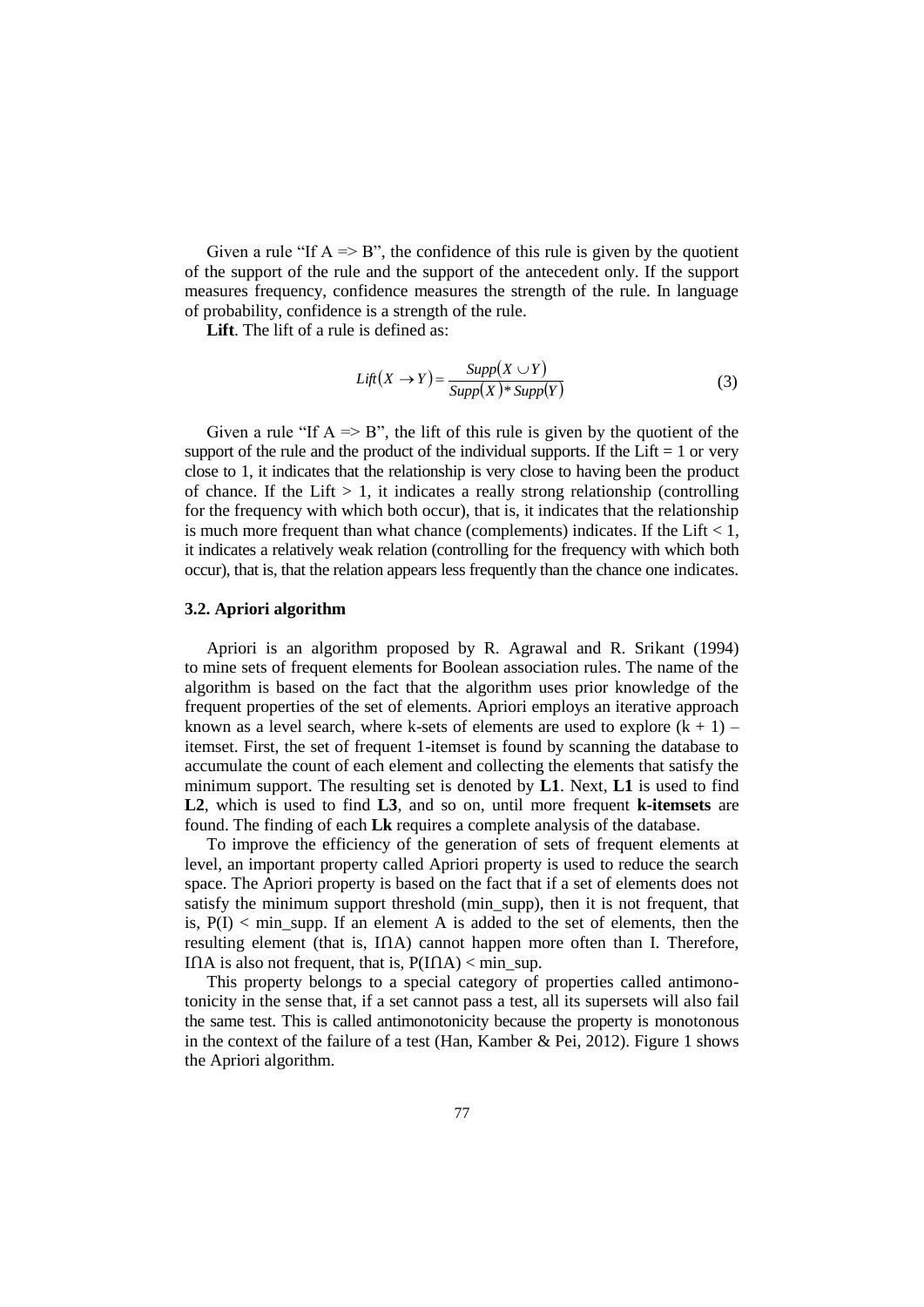| $C_k$ : Candidate item set of size k                 |
|------------------------------------------------------|
| $L_k$ : Frequent item set of size k                  |
| $L_1$ = {frequent items};                            |
| For ( $k = 1$ ; $L_k! = \phi$ ; k++) do begin        |
| $C_{k+1}$ = candidates generated from $L_k$ ;        |
| For each transaction t in database do                |
| Increment the count of all candidates in $C_{k+1}$   |
| Those are contained in t                             |
| $L_{k+1}$ = candidates in $C_{k+1}$ with min_support |
| Fnd                                                  |
| Return $U_k L_k$ ;                                   |

**Fig. 1. Apriori Algorithm**

An application example of the algorithm is shown below. Let be the item set:

| TID | Items             |
|-----|-------------------|
|     | A, B              |
| 2   | A, B, C, D        |
| 3   | A, B, D, F        |
| 4   | A, C, D, E        |
| 5   | <b>B, C, D, F</b> |
| 6   | A, B, D           |

Where, the value as minimum support will be 0.5, that is:

 $min\_supp = 0.5$ 

L1 is calculated (where L1 are the elements that satisfy the minimum support and those that do not satisfy it are eliminated):

**L1:**

|   | <b>Item Frecuency</b> | <b>Support</b> | <b>Resulting</b> |
|---|-----------------------|----------------|------------------|
| А |                       | $5/6=0.83$     | set              |
| В | 5                     | $5/6=0.83$     |                  |
| r | 3                     | $3/6=0.5$      |                  |
| D | 5                     | $5/6 = 0.83$   |                  |
|   |                       | $1/6 = 0.16$   |                  |
|   |                       | $2/6=0.33$     |                  |
|   | l 1                   |                | 12               |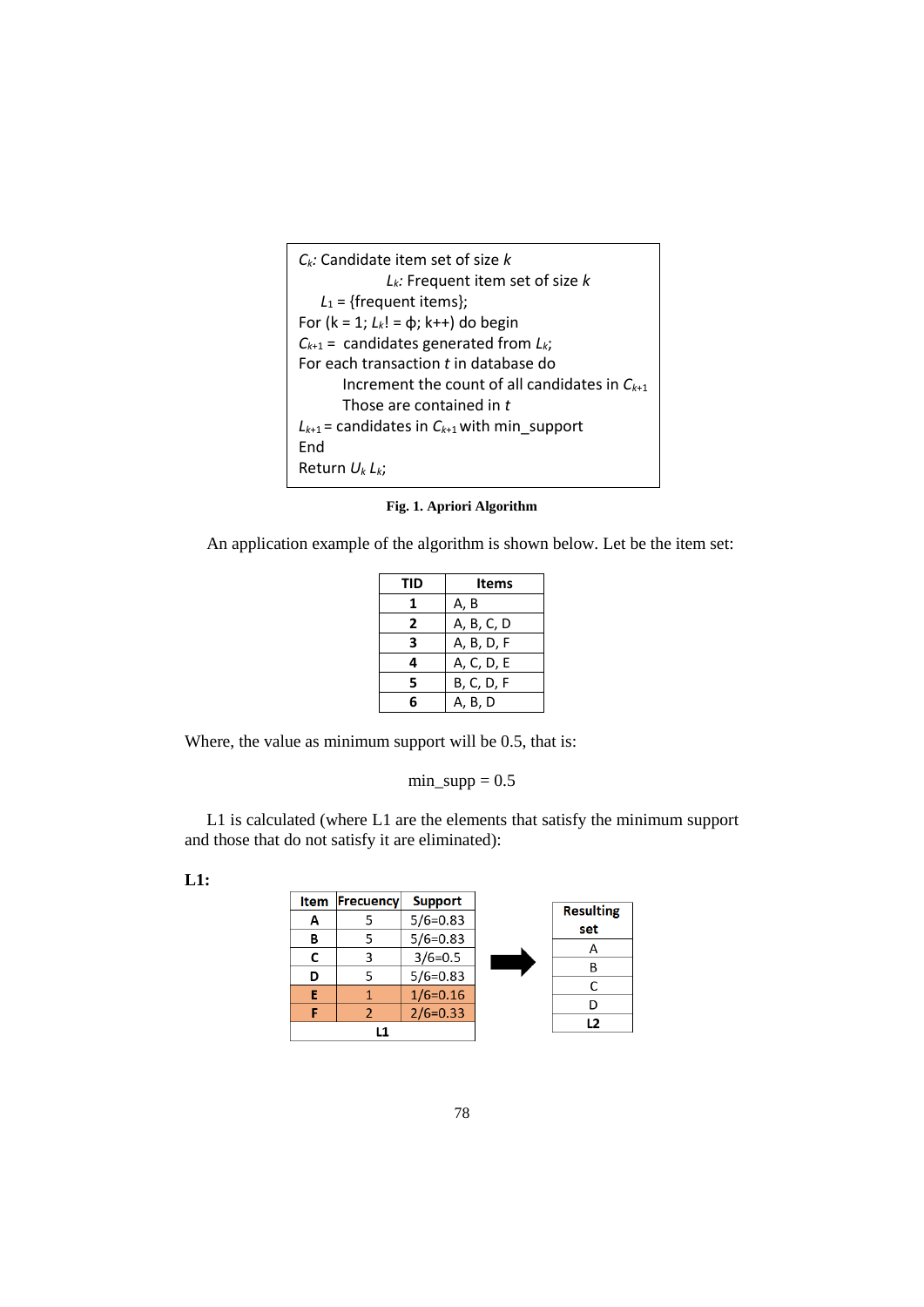With the **L2** list, the cartesian product is calculated, thus obtaining the possible combinations that can there be of the products  $(C2)$ , that is,  $C2 = L2XL2$ , and subsequently, the minimum support for **L2** is calculated, resulting in **L3**.

**C2 = L2XL2**

|                |   |                |                | C <sub>2</sub> | C <sub>2</sub> | Count             | <b>Support</b> |   | <b>Resulting</b> |
|----------------|---|----------------|----------------|----------------|----------------|-------------------|----------------|---|------------------|
| L <sub>2</sub> |   | L <sub>2</sub> |                | ${A,B}$        | ${A,B}$        | 4                 | $4/6 = 0.66$   |   | set              |
| A              |   | A              |                | ${A, C}$       | {A,C}          | $\overline{2}$    | $2/6=0.33$     |   | ${A,B}$          |
| B              | x | B              | $\blacksquare$ | ${A,D}$        | ${A,D}$        | 4                 | $4/6 = 0.66$   | → | ${A,D}$          |
| C              |   | С              |                | ${B, C}$       | $\{B, C\}$     | 2                 | $2/6 = 0.33$   |   | ${B,D}$          |
| D              |   | D              |                | $\{B,D\}$      | {B,D}          | 4                 | $4/6 = 0.66$   |   | ${C,D}$          |
|                |   |                |                | ${C, D}$       | ${C,D}$        | 3                 | $3/6=0.5$      |   | L3               |
|                |   |                |                |                |                | <b>C2 Support</b> |                |   |                  |

With **L3**, the Cartesian product is calculated, thus obtaining the possible combinations that can there be of the products  $(C3)$ , that is,  $C3 = L3XL3$ , and subsequently, the minimum support for **C3** is calculated, resulting in **L4**.

**C3=L3XL3**

|            |   |                                        |                |             |   | C <sub>2</sub> | Count             | <b>Support</b> |                  |
|------------|---|----------------------------------------|----------------|-------------|---|----------------|-------------------|----------------|------------------|
| L3         |   | L3                                     |                | C2          |   | ${A,B,D}$      |                   | $4/6=0.66$     | <b>Resulting</b> |
| ${A,B}$    |   | ${A,B}$                                |                | ${A,B,D}$   |   | ${A,B,C,D}$    |                   | $1/6 = 0.16$   | set              |
| ${A,D}$    | x | $\left\{\mathsf{A},\mathsf{D}\right\}$ | $\blacksquare$ | ${A,B,C,D}$ | → | ${A, D, C}$    |                   | $2/6=0.33$     | ${A,B,D}$        |
| $\{B,D\}$  |   | $\{B,D\}$                              |                | ${A, D, C}$ |   | ${B, C, D}$    |                   | $2/6=0.33$     | L4               |
| $\{C, D\}$ |   | $\{C,D\}$                              |                | ${B, C, D}$ |   |                | <b>C3 Support</b> |                |                  |

Because **L4** only has one itemset, it is no longer possible to make more combinations, so the resulting rules are derived from **L2**, **L3** and **L4**, being as follows:

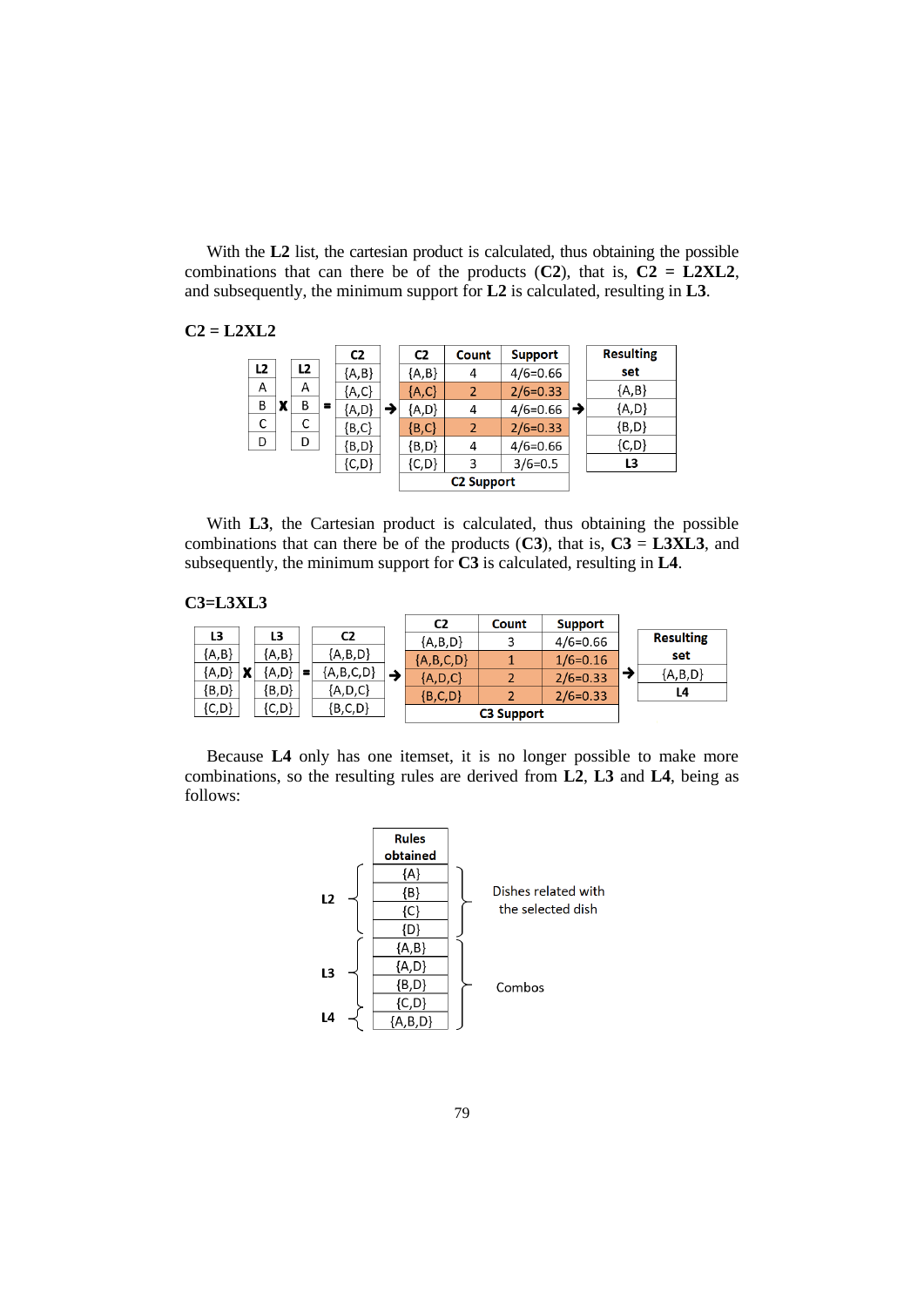## **4. IMPLEMENTATION OF APRIORI ALGORITHM**

The programming of the classes and methods necessary for the implementation of the Apriori algorithm was done in the Java programming language through the IDE editor Netbeans. Likewise, it was necessary to create a database for the functionality of the system with the MySQL relational database manager with the help of the phpMyAdmin tool, since it allows us to manage the database in a more dynamic and simple way.

The database consists of three tables, the first corresponds to the table that stores the keys of the restaurants that are registered, the second stores the keys of the dishes offered by each restaurant, and the third table stores the orders registered by the restaurants. Figure 2 shows the tables of the database and their relationships.



**Fig. 2. Database of the system and its relations**

The algorithm returns two possible values: one, **the list of suggested combos of the selected restaurant**, or two, **the list of dishes that are sold together with a dish that the diner has selected**.

#### **4.1. Steps to get the combos and frequent dishes**

To calculate the list of combos and frequent dishes, the programmed Apriori algorithm executes the following main steps:

- 1. You get from the table **dishes** from the Restaurants database the list of dishes offered by the restaurant and it is added to the *Candidates Set*.
- 2. The transactions made by the restaurant are obtained from the table **orders** of the Restaurant database.
- 3. The database of the transactions is scanned and the support of each subset of elements k of the *Candidate Set* is calculated.
- 4. The value of the support obtained from each subset of candidate elements *k* is compared with the *minimum support* value.
- 5. If the support value of each subset of candidate elements *k* is greater than or equal to the *minimum support* value, the subset of candidate elements k is added to the *Auxiliary Candidate Set*, that is, elements that do not comply with the *minimum support* are eliminated.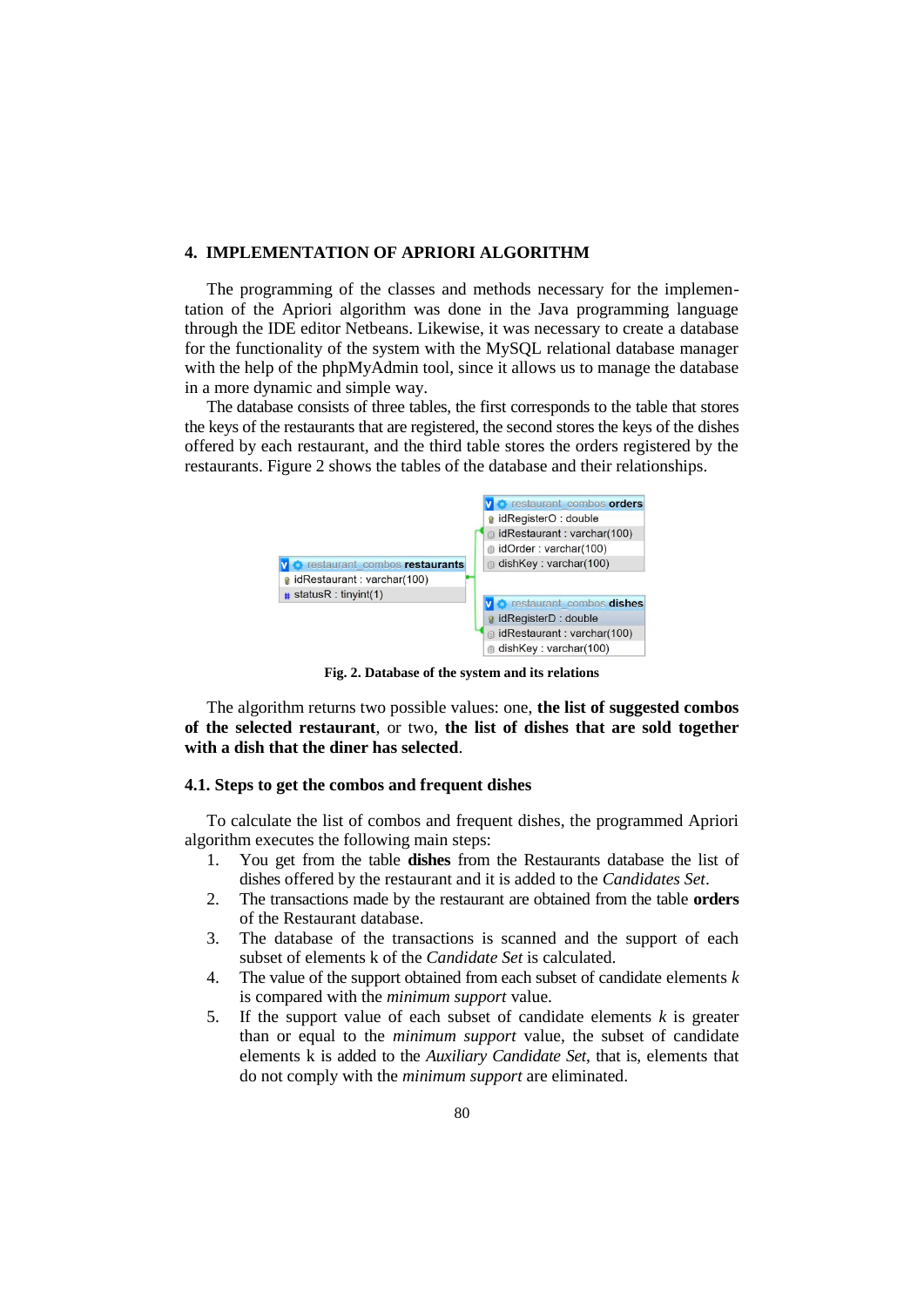- 6. The elements of the *Auxiliary Candidate Set* are added to the *Association Rules Set* together with their corresponding support value.
- 7. The Cartesian product of the *Auxiliary Candidate Set* is calculated.
- 8. The values of the *Candidate Set* are replaced by the values obtained by calculating the Cartesian product.
- 9. If the number of elements of the *Candidate Set* is greater than 1, then return to step 3, otherwise, the value of the *Candidate Set* is added to the *Association Rules Set* with its support value.
- 10. The *Association Rules Set* is ordered according to the support value of each subset of candidate elements *k*.

In case of requiring the list of combos suggested by the Apriori algorithm, subsets that contain more than one element will be taken from the *Association Rules Set*.

In case of requiring the *list of dishes purchased together with a dish selected by the diner*, the database of transactions will consist of the **extraction of the transactions that contain the dish that the diner selected**, that is, there will not be taken into account the totality of the orders or transactions registered by the restaurant. The procedure will begin in step 3. Finally, from the *Association Rules Set* those subsets that contain only one element will be taken.

#### **4.2. Functioning tests of the Apriori algorithm**

To verify the proper functioning of the Apriori programmed algorithm, tests were carried out on data obtained from surveys to diners about the dishes that are their preference from the menu of a restaurant in the region. The number of dishes offered by the restaurant is 108, while the transactions or orders obtained from the survey were 191.

The minimum support value was reduced until the algorithm showed association rules, since the greater the support, the fewer the number of rules obtained, leaving as a minimum support value of 0.1. The association rules obtained are **12** and are shown in figure 3 and the resulting combos are shown in figure 4.

```
M INFORMACIÓN: Rule 1: {support= 0.35, rule=PL-A }
INFORMACIÓN: Rule 2: (support= 0.25, rule=PL-XXA)<br>
INFORMACIÓN: Rule 3: (support= 0.21, rule=PL-K)
     INFORMACIÓN: Rule 3. (support= 0.21, fuit-film f<br>INFORMACIÓN: Rule 4: (support= 0.19, rule=PL-A PL-XXA }
     INFORMACIÓN: Rule 5: (support= 0.17, rule=PL-A PL-K }<br>INFORMACIÓN: Rule 6: (support= 0.15, rule=PL-BT }
     INFORMACIÓN: Rule 7: {support= 0.14, rule=PL-K PL-XXA }
     INFORMACIÓN: Rule 8: (support= 0.14, rule=PL-A PL-K PL-XXA }<br>INFORMACIÓN: Rule 9: (support= 0.12, rule=PL-D }
      INFORMACIÓN: Rule 10: {support= 0.12, rule=PL-G }
     INFORMACIÓN: Rule 11: (support= 0.11, rule=PL-T )<br>INFORMACIÓN: Rule 12: (support= 0.10, rule=PL-M )
```
**Fig. 3. Association rules obtained with a minimum support threshold value of 0.1**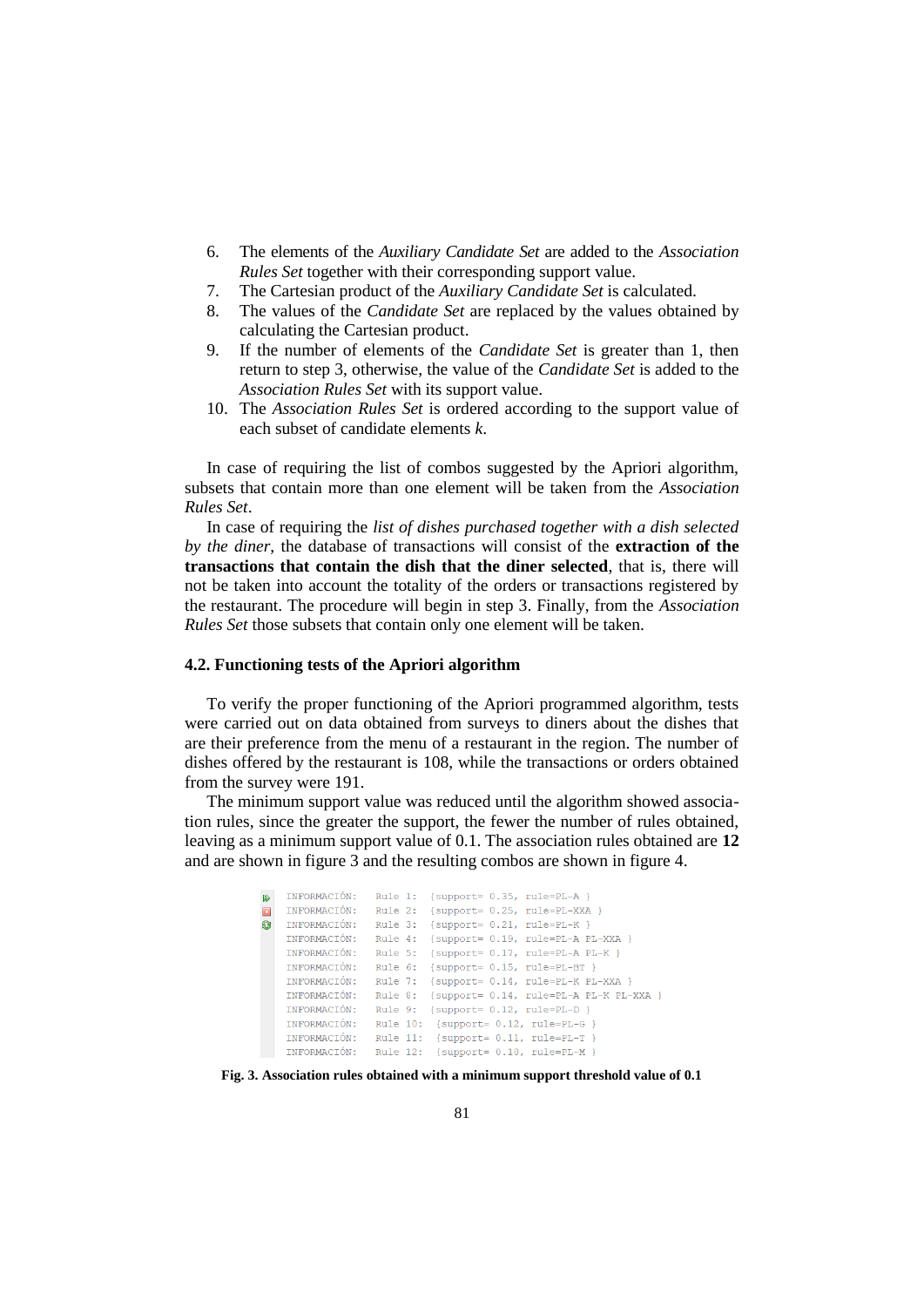```
DE INFORMACIÓN: --
Combo 1:
                                    W INFORMACIÓN: Recommended Combos:
         PL-A (Order of fruit)
                                    INFORMACIÓN: --
        PL-XXA (Orange Juice)
                                    INFORMACIÓN: Combo: 1
Combo 2:
                                        INFORMACIÓN: [PL-A]
        PL-A (Order of fruit)
                                       INFORMACIÓN: [PL-XXA]
        PL-K (Eggs with ham)
                                        INFORMACIÓN: Combo: 2
Combo 3:
                                       INFORMACIÓN: [PL-A]
                                       INFORMACIÓN: [PL-K]
         PL-K (Eggs with ham)
                                       INFORMACIÓN: Combo: 3
        PL-XXA (Orange Juice)
                                        INFORMACIÓN: [PL-K]
Combo 4:
                                        INFORMACIÓN: [PL-XXA]
         PL-A (Order of fruit)
                                        INFORMACIÓN: Combo: 4
        PL-K (Eggs with ham)
                                        INFORMACIÓN: [PL-A]
        PL-XXA (Orange Juice)
                                        INFORMACIÓN: [PL-K]
                                        INFORMACIÓN: [PL-XXA]
```
**Fig. 4. Combos obtained with a minimum support threshold value of 0.1**

On the other hand, if you want to show the diner a list of dishes that have been purchased together with a dish you have selected, the results could be the following:

Assuming that the dish selected by the diner is the one with the key PL-B (fruit with yogurt and granola), the association rules obtained with the minimum threshold value are 15 and are shown in figure 5.

The dishes purchased frequently with the dish PL-B (fruit with yogurt and granola) are PL-G (Buñuelo), PL-XXA (Orange Juice) and PL-BT (Chocolate Milk) as shown in figure 6.

| ₽₽             | INFORMACIÓN: | Rule 1: { $support= 1.00$ , $rule=PL-B$ }              |  |
|----------------|--------------|--------------------------------------------------------|--|
| $\mathfrak{p}$ | INFORMACIÓN: | Rule 2: {support= $0.67$ , rule=PL-G }                 |  |
| $\Box$         | INFORMACIÓN: | Rule 3: {support= 0.67, rule=PL-XXA }                  |  |
| 2              | INFORMACIÓN: | Rule 4: {support= 0.67, rule=PL-BT }                   |  |
|                | INFORMACIÓN: | Rule 5: {support= 0.67, rule=PL-B PL-G }               |  |
|                | INFORMACIÓN: | Rule 6: {support= 0.67, rule=PL-B PL-XXA }             |  |
|                | INFORMACIÓN: | Rule 7: {support= 0.67, rule=PL-B PL-BT }              |  |
|                | INFORMACIÓN: | Rule 8: {support= 0.67, rule=PL-G PL-XXA }             |  |
|                | INFORMACIÓN: | Rule 9: {support= 0.67, rule=PL-G PL-BT }              |  |
|                | INFORMACIÓN: | Rule 10: {support= 0.67, rule=PL-XXA PL-BT }           |  |
|                | INFORMACIÓN: | Rule 11: {support= 0.67, rule=PL-B PL-G PL-XXA }       |  |
|                | INFORMACIÓN: | Rule 12: {support= 0.67, rule=PL-B PL-G PL-BT }        |  |
|                | INFORMACIÓN: | Rule 13: {support= 0.67, rule=PL-B PL-G PL-XXA PL-BT } |  |
|                | INFORMACIÓN: | Rule 14: {support= 0.67, rule=PL-B PL-XXA PL-BT }      |  |
|                | INFORMACIÓN: | Rule 15: {support= 0.67, rule=PL-G PL-XXA PL-BT }      |  |

**Fig. 5. Association rules obtained with the minimum support threshold value of 0.1 for the PL-B dish**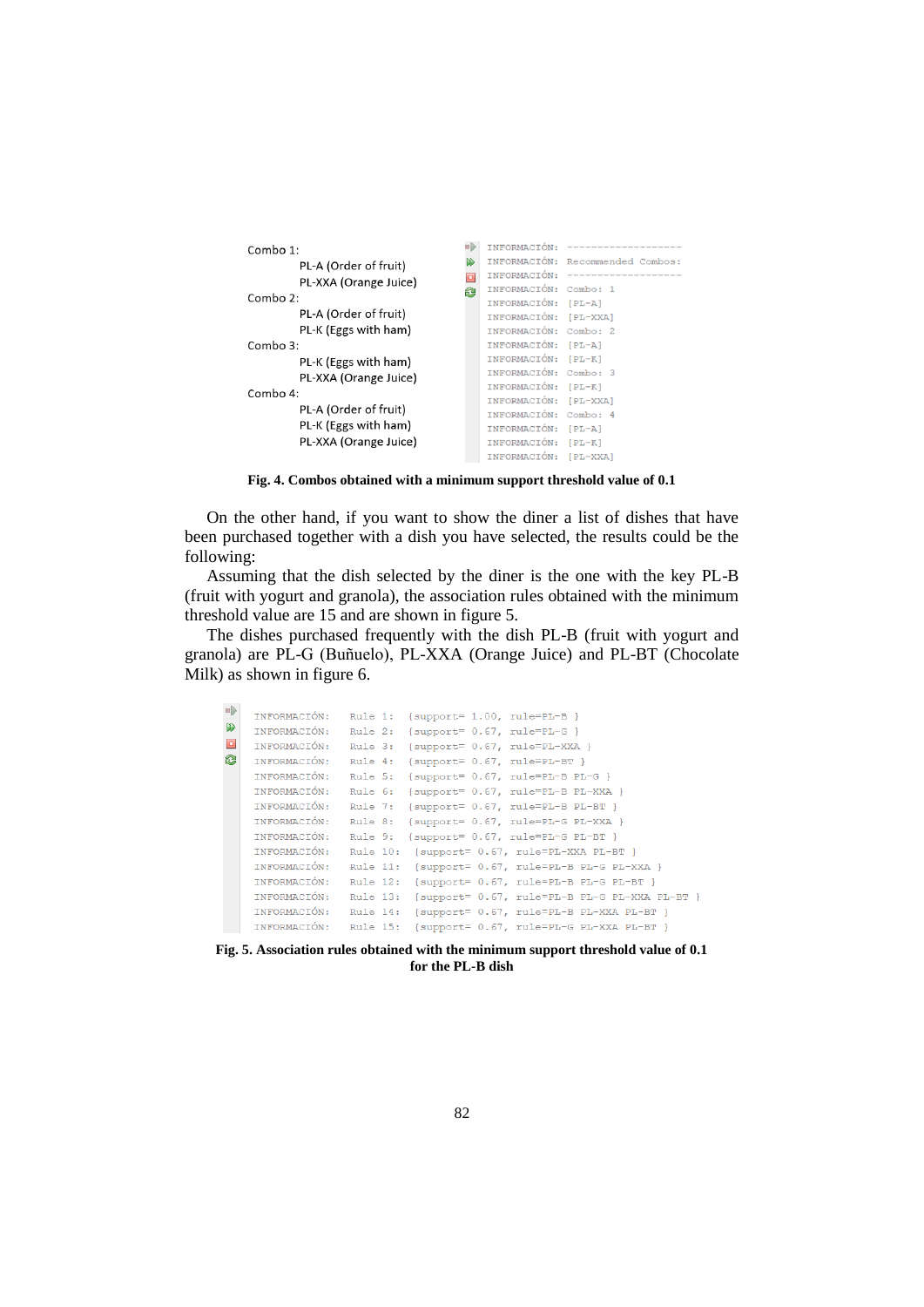```
B INFORMACION: --
N INFORMACIÓN: Dishes related with the dish selected by the user
   INFORMACIÓN: -------------------
\overline{\mathbf{u}}INFORMACIÓN: Item: 1
   INFORMACIÓN: [PL-G]
   INFORMACIÓN: Item: 2
   INFORMACIÓN: [PL-XXA]
   INFORMACIÓN: Item: 3
   INFORMACIÓN: [PL-BT]
```
**Fig. 6. Frequent dishes acquired with the PL-B dish with minimum support of 0.1**

# **5. INTEGRATION OF THE COMBOS GENERATION MODULE TO THE FOOD EXPRESS APPLICATION**

Because the system will be used by the Food Express application, WebService technology will be used, since they are distributed applications that are based on a series of protocols and standards for exchanging information, allowing applications to communicate with each other, regardless of language or platform in which they are developed. To implement the web service, the following resources were used: Java Development Kit JDK, NetBeans IDE 8.2 and the Application Server GlassFish Server.

To allow communication between the digital platform and the Apriori algorithm module, the communication protocol for the transfer of REST information and the response format for JSON data exchange was used.

The Food Express application will make requests to the WebService through HTTP requests and the Web Service will return as an answer either an array in JSON format that contains the list of the combos that result from the execution of the algorithm or, in another case, an array in JSON format that stores the list of dishes that have been purchased together with the dish that the diner has selected. The above is illustrated in Figure 7, which shows the communication between the client and the web service (Module).



**Fig. 7. Communication between the client and the web service**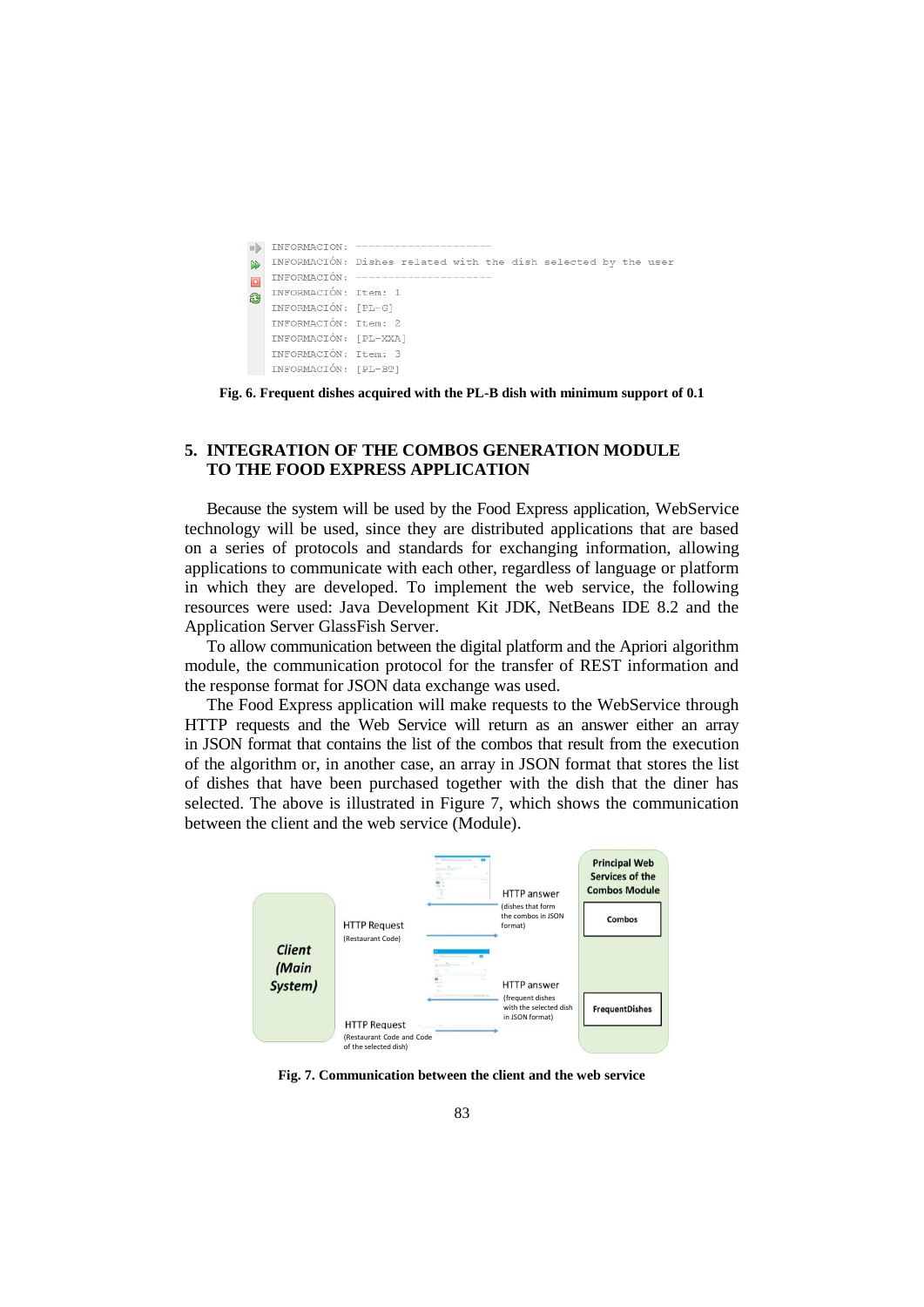To carry out the communication between the webservice and the combos' module, the necessary methods and operations for communication, administration and configuration of the services offered by the Apriori module were created. Figure 8 shows a diagram with the services created and offered by the WebService, as well as the methods each service has communication with.



**Fig. 8. Diagram of Web Service Combos classes**

Table 1 specifies the necessary values for its correct operation, as well as the services implemented.

|  |  |  |  | Tab. 1. WebServices for the administration, configuration and communication of the module |  |  |
|--|--|--|--|-------------------------------------------------------------------------------------------|--|--|
|  |  |  |  |                                                                                           |  |  |

|                                                                                                        | WS' name: Pingcombos                                                                                      |  |  |  |  |  |  |  |
|--------------------------------------------------------------------------------------------------------|-----------------------------------------------------------------------------------------------------------|--|--|--|--|--|--|--|
| Operation                                                                                              | Input values (URL):                                                                                       |  |  |  |  |  |  |  |
| type:                                                                                                  | WebServiceCombos/service/moduloService/pingcombos                                                         |  |  |  |  |  |  |  |
| <b>GET</b>                                                                                             |                                                                                                           |  |  |  |  |  |  |  |
| Descripción:                                                                                           |                                                                                                           |  |  |  |  |  |  |  |
|                                                                                                        | Check the connection to the server by returning the message "In connection with the server".              |  |  |  |  |  |  |  |
| WS' name: AddRestaurant                                                                                |                                                                                                           |  |  |  |  |  |  |  |
| Operation                                                                                              | <b>Input values (URL):</b>                                                                                |  |  |  |  |  |  |  |
| type:                                                                                                  | WebServiceCombos/service/moduleService/AddRestaurant/{IdRestaurant}                                       |  |  |  |  |  |  |  |
| <b>GET</b>                                                                                             |                                                                                                           |  |  |  |  |  |  |  |
| Descripción:                                                                                           |                                                                                                           |  |  |  |  |  |  |  |
|                                                                                                        | Insert a restaurant in the database of the module. It receives as parameter the restaurant ID and returns |  |  |  |  |  |  |  |
|                                                                                                        | as a response the message "Restaurant added".                                                             |  |  |  |  |  |  |  |
| WS' name: UpdateDishes                                                                                 |                                                                                                           |  |  |  |  |  |  |  |
| Operation                                                                                              | Input values (URL):                                                                                       |  |  |  |  |  |  |  |
| type:                                                                                                  | WebServiceCombos/service/moduleService/updateDishes/{IdRestaurant}/{KeyDish}                              |  |  |  |  |  |  |  |
| <b>GET</b>                                                                                             |                                                                                                           |  |  |  |  |  |  |  |
| Descripción:                                                                                           |                                                                                                           |  |  |  |  |  |  |  |
| Insert a dish into the module database. It receives as parameter the key of the restaurant and the key |                                                                                                           |  |  |  |  |  |  |  |
| of the dish. Returns the message "Dish added".                                                         |                                                                                                           |  |  |  |  |  |  |  |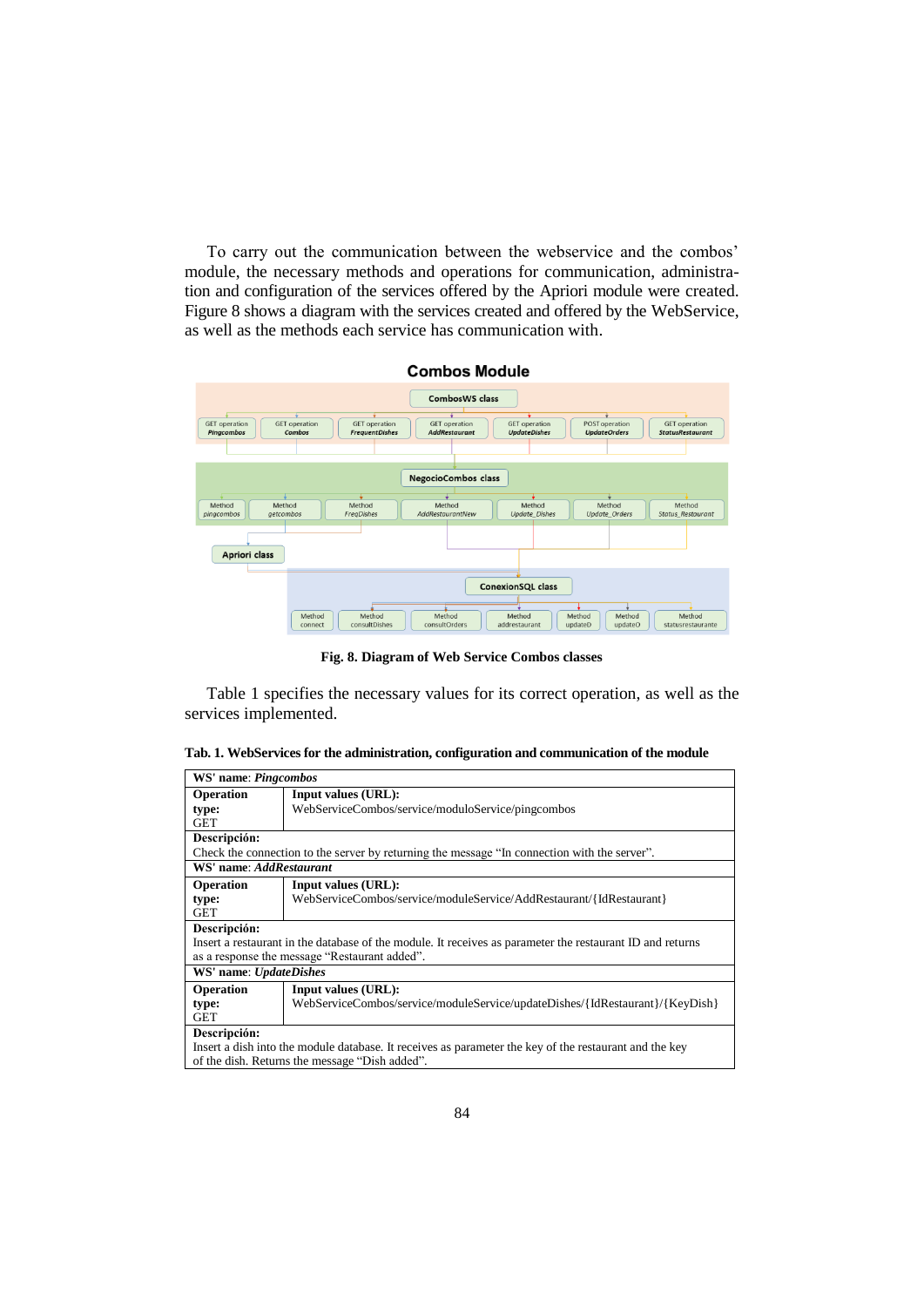## **Tab. 2. WebServices – cont.**

| WS' name: UpdateOrders                                                                             |                                                                                                                |  |  |  |  |  |  |  |
|----------------------------------------------------------------------------------------------------|----------------------------------------------------------------------------------------------------------------|--|--|--|--|--|--|--|
| Operation                                                                                          | Input values (URL):                                                                                            |  |  |  |  |  |  |  |
| type:                                                                                              | WebServiceCombos/service/moduleService/updateOrders                                                            |  |  |  |  |  |  |  |
| <b>POST</b>                                                                                        |                                                                                                                |  |  |  |  |  |  |  |
| Descripción:                                                                                       |                                                                                                                |  |  |  |  |  |  |  |
|                                                                                                    | Add a command to the module database. It receives as parameter an object in JSON format with the Id            |  |  |  |  |  |  |  |
|                                                                                                    | of the restaurant, the Id of the command and the Id of the dish. Returns the message "Successful element"      |  |  |  |  |  |  |  |
| added".                                                                                            |                                                                                                                |  |  |  |  |  |  |  |
| WS' name: StatusRestaurant                                                                         |                                                                                                                |  |  |  |  |  |  |  |
| Operation                                                                                          | Input values (URL):                                                                                            |  |  |  |  |  |  |  |
| type:                                                                                              | WebServiceCombos/service/moduleService/StatusRestaurant/{IdRestaurant}/{Status}                                |  |  |  |  |  |  |  |
| <b>GET</b>                                                                                         |                                                                                                                |  |  |  |  |  |  |  |
| Descripción:                                                                                       |                                                                                                                |  |  |  |  |  |  |  |
|                                                                                                    | Change the status of a restaurant in the database of the module, receiving as parameter 1 (activated) or $0$   |  |  |  |  |  |  |  |
|                                                                                                    | (Disabled). Returns the message "Element on / Element deactivated successfully".                               |  |  |  |  |  |  |  |
| WS' name: FrequentDishes                                                                           |                                                                                                                |  |  |  |  |  |  |  |
| <b>Operation</b>                                                                                   | Input values (URL):                                                                                            |  |  |  |  |  |  |  |
| type:                                                                                              | WebServiceCombos/service/moduleService/frequentDishes/{IdRestaurant}/{selected                                 |  |  |  |  |  |  |  |
| <b>GET</b>                                                                                         | Dishes }/{dishesLimit}                                                                                         |  |  |  |  |  |  |  |
| Descripción:                                                                                       |                                                                                                                |  |  |  |  |  |  |  |
|                                                                                                    | Returns the dishes that are frequently purchased with a selected dish, limiting them to the number of elements |  |  |  |  |  |  |  |
|                                                                                                    | requested. It receives as parameters the Id of the restaurant, the Key of the selected dish and the limit      |  |  |  |  |  |  |  |
|                                                                                                    | number of dishes related to be displayed.                                                                      |  |  |  |  |  |  |  |
| WS' name: Combos                                                                                   |                                                                                                                |  |  |  |  |  |  |  |
| Operation                                                                                          | Input values (URL):                                                                                            |  |  |  |  |  |  |  |
| type:                                                                                              | WebServiceCombos/service/moduleService/combos/{IdRestaurant}/{CombosLimit}                                     |  |  |  |  |  |  |  |
| <b>GET</b>                                                                                         |                                                                                                                |  |  |  |  |  |  |  |
| Descripción:                                                                                       |                                                                                                                |  |  |  |  |  |  |  |
| Returns the combos suggested by the algorithm, limiting them to the number of combos requested.    |                                                                                                                |  |  |  |  |  |  |  |
| It receives as parameters the Id of the restaurant and the limit number of combos to be displayed. |                                                                                                                |  |  |  |  |  |  |  |

## **5.1. Acquisition of the clients' preferences from the mobile application**

The implementation of the module of combos leads to the interaction with the own processes of the mobile Food Express application to which it is integrated. This interaction is represented in cases of usage of each service belonging to the module. Figure 9 shows the case of the use of Combos service and figure 10 shows the case of usage of frequent meals service.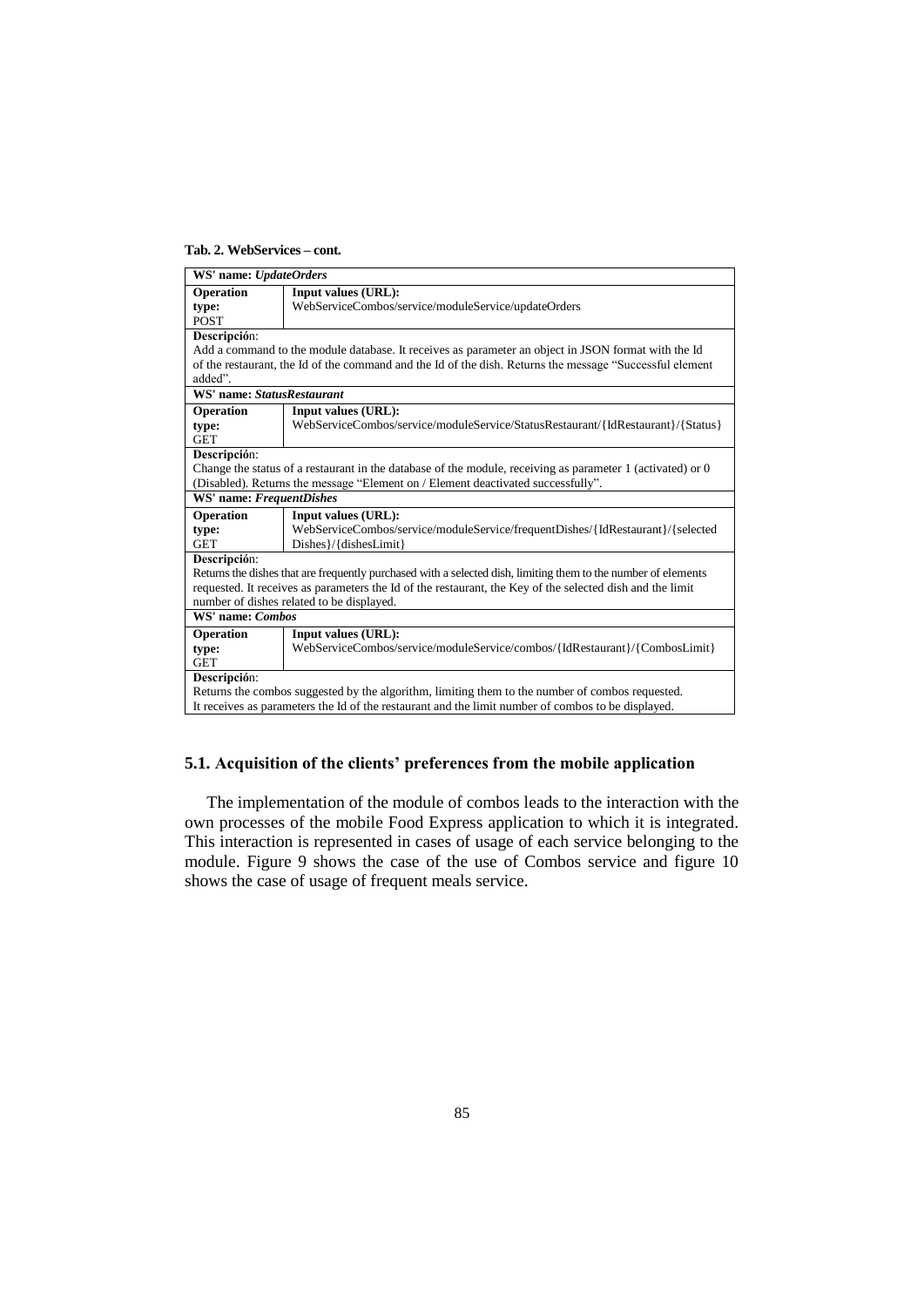

**Fig. 9. Use Case of the Combos Service**



**Fig. 10. Use Case of the Frequent Dishes Service**

# **5.2. Monitoring of outputs**

To realize the tests with the webservice and observe the outputs, the Advanced REST Client application provided by Google was downloaded to create and test the personalized HTTP requests. Advanced REST Client is considered as the only REST client that makes the connection directly in the socket that gives total control over the connection and the request/response headers. With the application, it was possible to corroborate that the service works correctly with the specified values, so it was integrated as a web service for the Food Express application.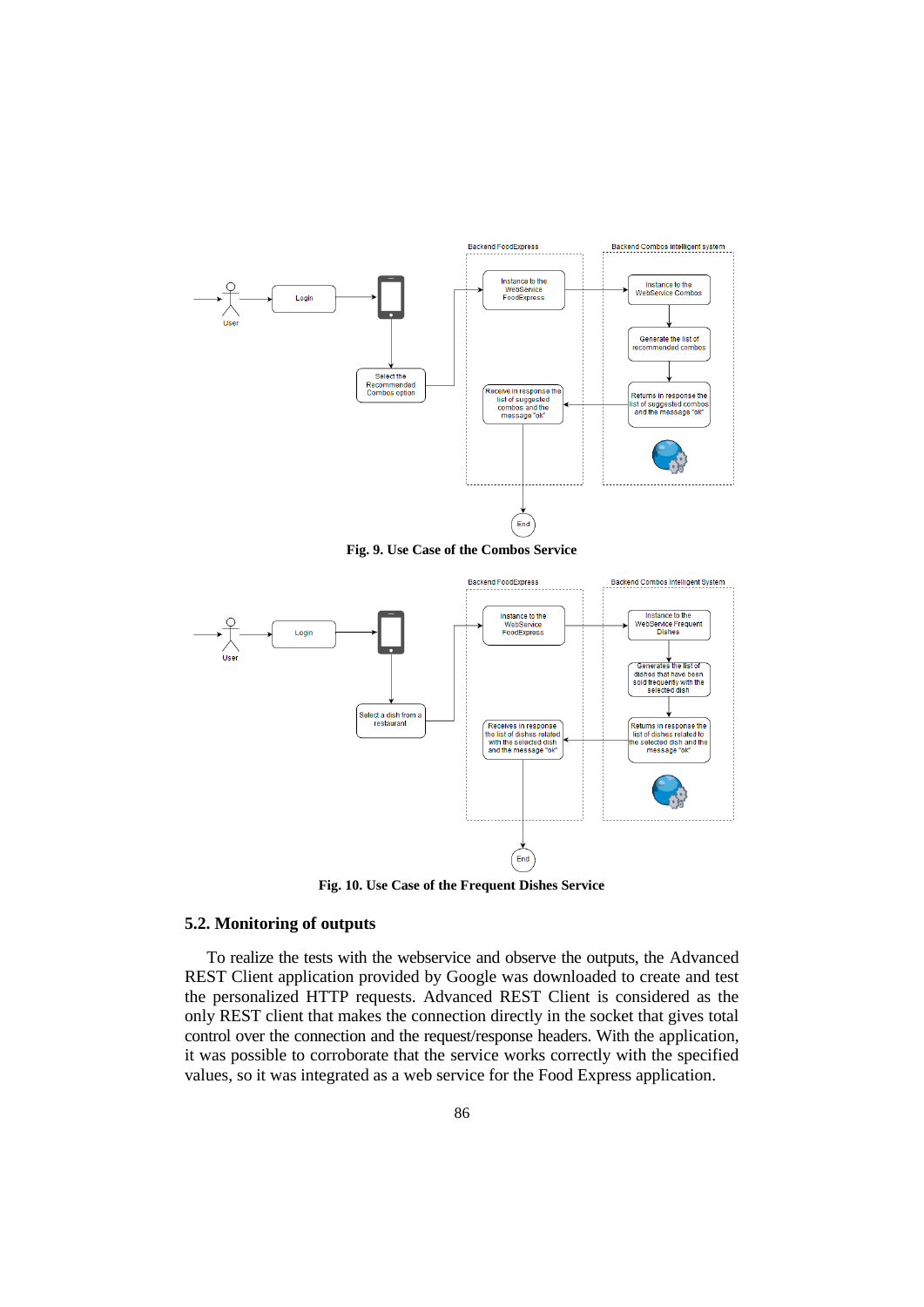## **6. CONCLUSIONS**

In this document, information is presented on the development of the Module for the Generation of Combos in restaurants for the Food Express application. Comparing several investigated methodologies, it was concluded that the Apriori Algorithm is perfectly suited to solve the problems posed.

When programming the Apriori algorithm, tests were performed to optimize the classes and methods to maintain a certain level of code quality in the program. To carry out the tests, the SonarQube application was used to audit the code of the application during programming. SonarQube is an open source tool for the analysis and improvement of the code quality of a program.

On the other hand, considering the importance of performing stress tests on the developed software, it became necessary to undertake the task of performing the tests with the Apache JMeter ™ application, which is an open source software designed to load the functional behavior of Test and measure performance.

The processes for the implementation of the combos module were evaluated in a timely manner, carrying out the necessary tests to monitor that the module carried out the operative processes efficiently and effectively, and thus, detect any problems that may arise for its proper functioning.

The functioning tests of the Apriori algorithm show that the algorithm yields the frequent items within a transaction base, which guarantees that the combos suggested by the algorithm are obtained based on the preferences of the diners, acting in the same way to obtain the elements that are frequently acquired with a selected element. Likewise, it was observed that the Apriori algorithm programmed in the Java language has problems when executing high dimension data.

The module will run as a web service, which will be accessed by the Food Express application through HTTP requests made by the client. All the processes are executed in the server and this will be responsible for returning the results to the device that requests it, so that the Apriori algorithm is carried out in the form of a black box, thus achieving its independence.

This project is a contribution that allows to generate a change in the way in which diners interact with restaurants, at the same time, it is a resource available for the restaurant industry, which will be the one that dictates through the use and operation of this system the viability of them.